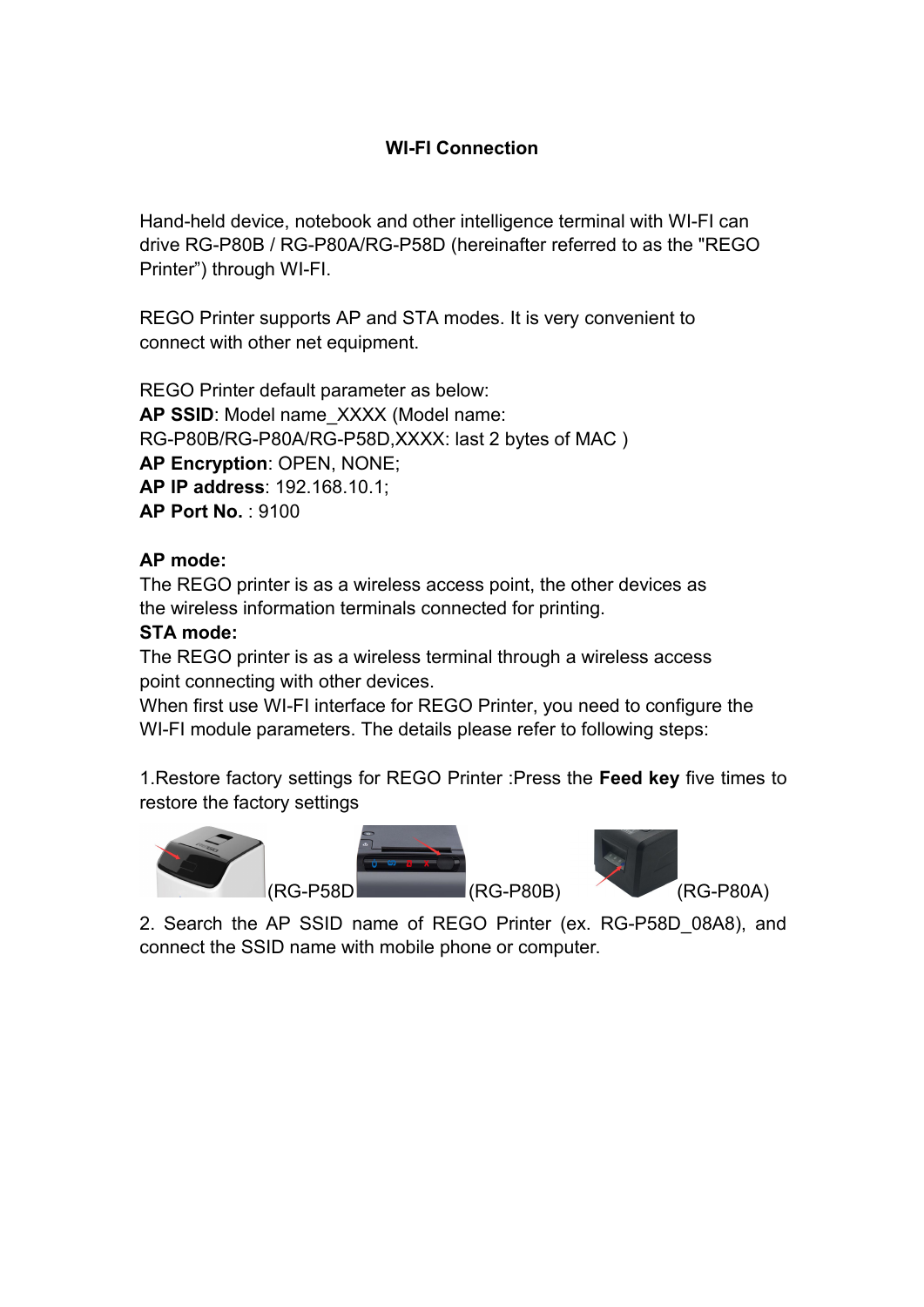| G SZMIFI057120<br>已连接           |
|---------------------------------|
| $\%$ RG-P58D_08A8<br>正在连接<br>取消 |
|                                 |
| <b>REGO_Printer</b>             |
| <b>REGO_Printer2</b>            |
| <b>E</b> HUAWEI P20 Pro         |
| <b>&amp;</b> WanBu-WXBG         |
| G zbss-zoom                     |
| $\sqrt{6}$ ccpc360              |
| <b>REGO_Printer3</b>            |

3. Open Google browser and enter AP IP address:192.168.10.1



### Choose Work mode: Connect to Router

Choose the SSID which you want to connect and input the password and finish the configuration

| ○ △ 5 ☆ ① 不安全   192.168.10.1            |                              |  |  |
|-----------------------------------------|------------------------------|--|--|
|                                         | <b>Network configuration</b> |  |  |
| Work mode: ○ Connect to Router ● Router |                              |  |  |
| SSID:<br>REGO_Printer2                  | Refresh<br>$\mathbf{v}$      |  |  |
| Password:                               | Text                         |  |  |
| IP: ZDHCP                               |                              |  |  |
| IP address                              |                              |  |  |
| mask                                    |                              |  |  |
| gateway                                 |                              |  |  |
|                                         |                              |  |  |
|                                         | OK                           |  |  |
|                                         |                              |  |  |
|                                         |                              |  |  |

Waiting for the print ticket.